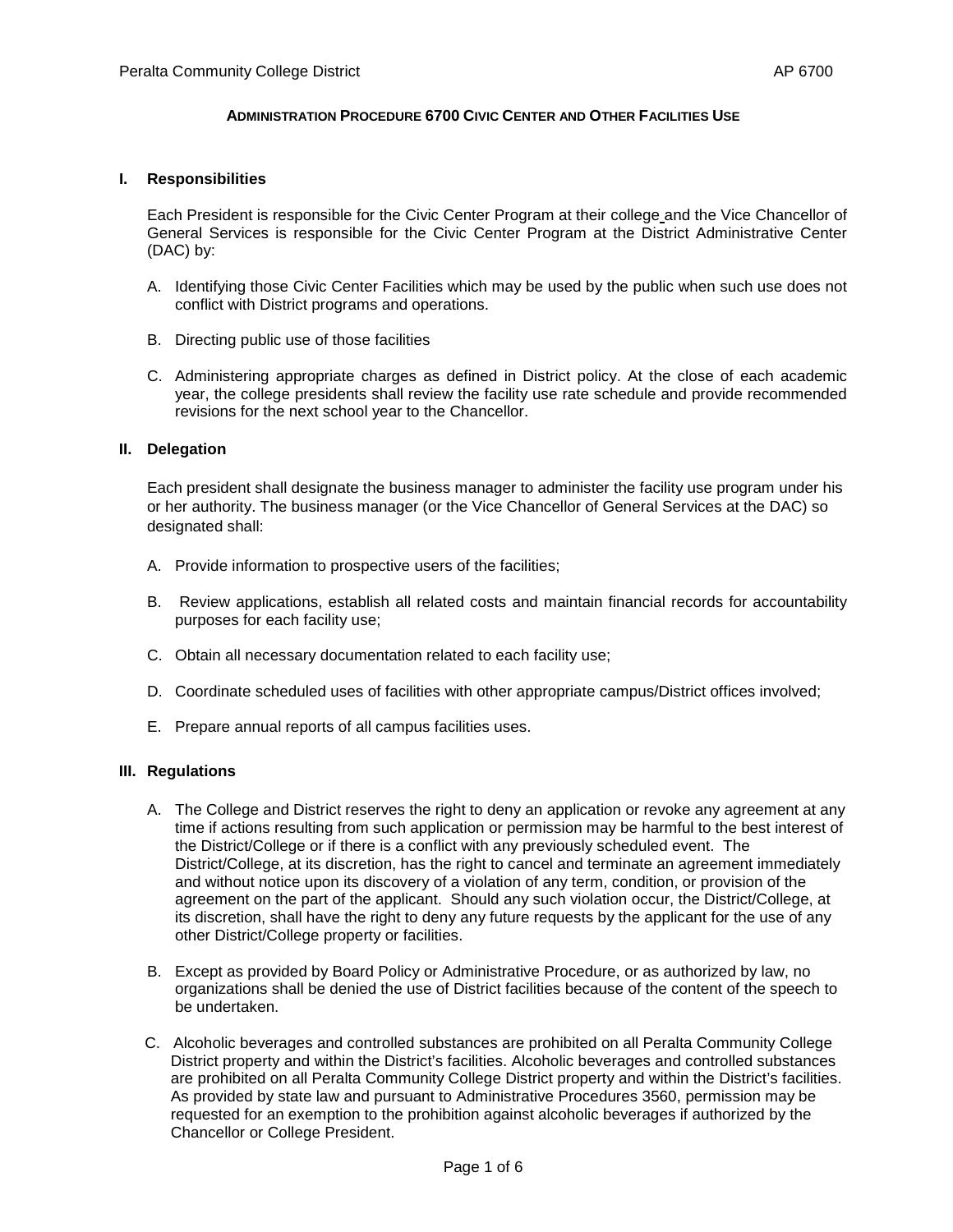D. The completed Civic Center application must include a certificate of insurance and a hold harmless and indemnification agreement by the user group accepting financial responsibility for any losses, damages, or injuries incurred as a result of their use of the facilities. The approved permit must be available for inspection by security and district personnel during the event.

## **IV. APPLICATION AND APPROVAL PROCESS**

Application fee: A \$25.00 application fee must be paid for each request before processing begins. If a Preferred User is granted free use of the facilities, the application fee will be waived or refunded. If a Preferred User is eligible for Preferred User charges, the application fee will be applied to the charges incurred. A facilities use application is not considered approved until all of the following steps have been completed.

A Obtain an Application for Use of College Facilities form from the Business Manager at the appropriate college or the Vice Chancellor General Services at the DAC.

| <b>Berkeley City College</b> | (510)981-2840  |
|------------------------------|----------------|
| College of Alameda           | (510) 748-2211 |
| Laney College                | (510)464-3232  |
| Merritt College              | (510)434-3967  |
| Dept. of General Serv.       | (510)466-7346  |

- B. Pay the \$25.00 application fee at the time the completed application form is submitted. **Be sure to specify on the application form what services, equipment, and facilities setup or preparation you are - requesting.**
- C. Pay a \$200.00 security deposit if appropriate. This deposit may or may not be charged to Preferred Users, depending on the nature and scope of the event and the facility requested. All non-Preferred Users are required to pay this security deposit. If a security deposit is made, it will be refunded, or applied to total charges, if, after inspection at the conclusion of the use, it is determined that the facility is in its original condition. College presidents may increase the amount of the security deposit for profit-making activities if the number of expected attendees exceeds 200.
- D. Provide a copy of appropriate insurance certification or purchase appropriate insurance through the college where the facility is to be used.
- E. Obtain written confirmation of facility availability from the appropriate college. **Please do not publicize your event until you receive this written confirmation.**
- F. Pay all applicable charges in full at least ten working days prior to the scheduled event. This includes all personnel, user or fair rental value and equipment fees.

## **V. REFUND POLICY**

All fees except the \$25.00 application fee are refundable if the event is canceled more than ten working days before the scheduled event. The application fee is not refundable. If an event is canceled less than ten workin*g* days before it is scheduled to occur, 75 percent of the fees will be refunded. Security deposits are fully refundable if the event is canceled, regardless of the date of cancellation. Preferred Users will be refunded all charges paid. Refunds will be paid within three weeks of written notice of cancellation.

#### **VI. SCHEDULE OF PERSONNEL SERVICES CHARGES**

Preferred Users may be charged only for personnel services when the personnel are not regularly on duty. If the event is scheduled at a time when personnel are not normally on duty (such as evenings and weekends), the Preferred User shall be charged only for personnel necessary to open and close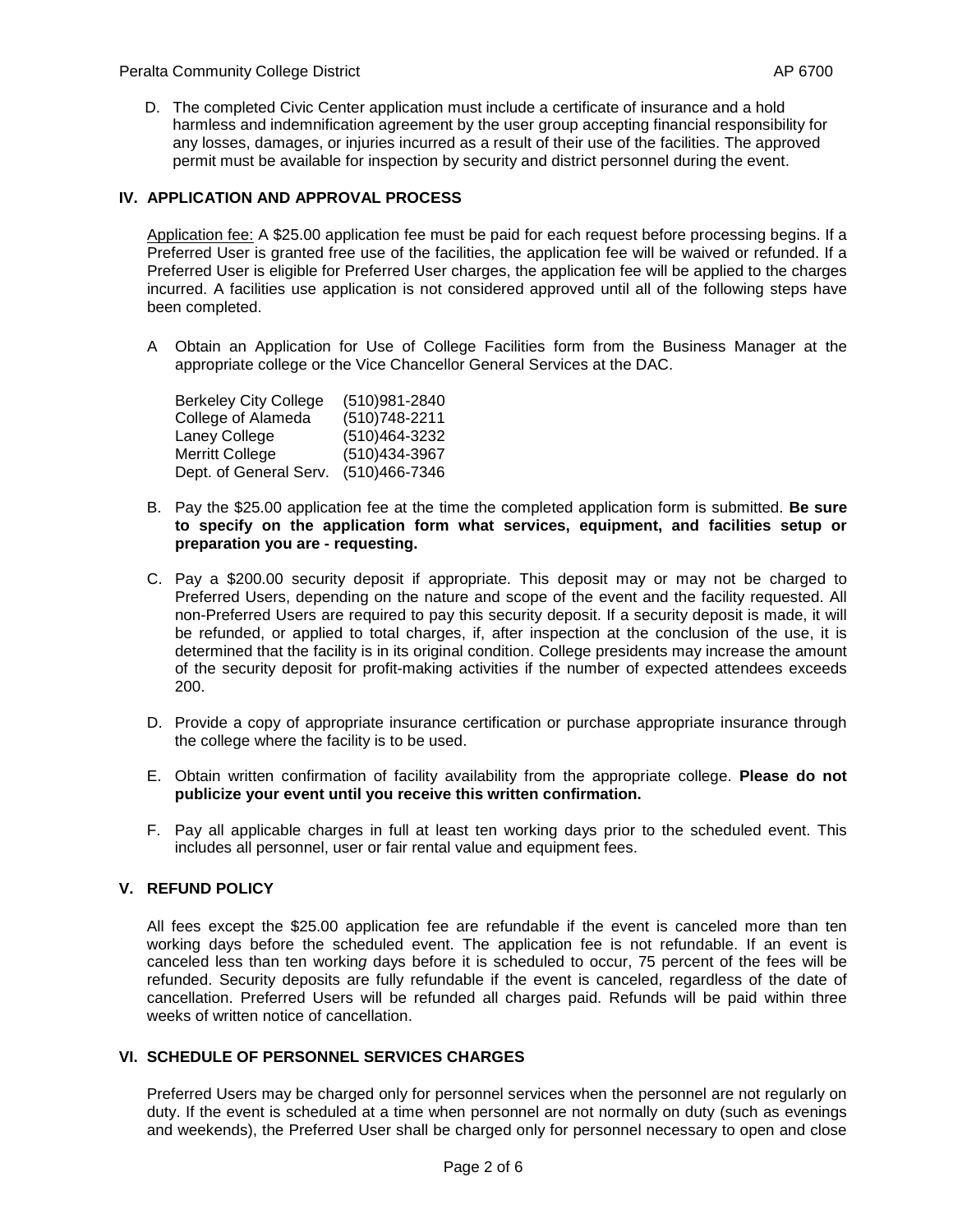Peralta Community College District AP 6700

the facility, supervision, and janitorial service. The charge for such personnel shall be that necessary to cover anticipated costs of the normal hourly rate paid for the job classification, plus overtime and benefits if applicable. A minimum of four hours of work for each employee must be charged in accordance with contractual agreements with employees if the schedule of work involves a "callback" (requiring the employee to report for work at a time not within or contiguous to his or her regularly scheduled shift).

Even if a user of facilities does not request District personnel, the college president may deem it necessary to have District personnel at the event, in which case the user will still be responsible for the costs incurred.

Non-Preferred Users shall be charged for all personnel services necessitated by the organization's use of the facilities if the schedule of work involves a "call-back" (requiring the employee to report for work at a time not within or contiguous to his or her regularly scheduled shift). Charge for each employee per hour is a flat \$25.00 for any type of service provided. . Direct costs for Fair Rental Value shall include costs of supplies, utilities, custodial services, and services of any other District employees salaries paid to District employees necessitated by the organization's use of District facilities. Additionally, except for classroom-based programs that operate after school hours and organizations retained by the college or District to provide instruction or instructional activities to students during school hours, shall also include the costs for maintenance, repair, restoration, and refurbishment of college facilities and grounds used by the group.

> Civic Center Facilities Use Fee Schedule 6700 Preferred and Fair Rental Value

**Preferred Users (PU):** Public agencies, colleges, non-profit private organized community groups such as youth track club.

| <b>FACILITY - COLLEGES</b>                       | $PU/hr. +$                  | $FRV/hr. +$ |  |
|--------------------------------------------------|-----------------------------|-------------|--|
| Classroom (50 & under)                           | \$35                        | \$50        |  |
| Classroom $(51 – 100)$                           | \$55                        | \$75        |  |
| Conference Room/Lecture Hall (100+)              | \$65                        | \$90        |  |
| Forum                                            | \$80                        | \$160       |  |
| Theater                                          | \$80                        | \$160       |  |
| Music Room                                       | \$40                        | \$80        |  |
| <b>Choral Room</b>                               | \$40                        | \$80        |  |
| <b>Student Center</b>                            | $\overline{$75}$            | \$125       |  |
| Library                                          | Not Available to the Public |             |  |
| Cafeteria                                        | Not Available to the Public |             |  |
| <b>Dining Room</b>                               | Not Available to the Public |             |  |
| Gym                                              | \$85                        | \$170       |  |
| Weight Room                                      | \$80                        | \$160       |  |
| Apparatus Room                                   | Not Available to the Public |             |  |
| Locker Room                                      | \$50                        | \$50        |  |
| Swimming Pool                                    | \$110                       | \$220       |  |
| Tennis Court*                                    | \$85                        | \$170       |  |
| <b>Baseball Field</b>                            | \$160                       | \$320       |  |
| <b>Football Field</b>                            | \$175                       | \$350       |  |
| Track**                                          | \$150                       | \$300       |  |
| Parking Lot***                                   | \$80                        | \$80        |  |
| <b>Hard Surface</b>                              | \$50                        | \$50        |  |
| <b>Turf Area</b>                                 | \$100                       | \$100       |  |
| Dance Studio                                     | \$80                        | \$80        |  |
| <b>FACILITY - DISTRICT ADMINISTRATIVE CENTER</b> | PU/Hr.                      | FRV/hr.     |  |
| Atrium <sup>***</sup>                            | \$75                        | \$125       |  |
| Kitchen <sup>****</sup>                          | \$50                        | \$100       |  |
| Boardroom ***                                    | \$75                        | \$125       |  |

**Fair Rental Value (FRV):** Any group that is not part of the groups referenced above and for profit groups.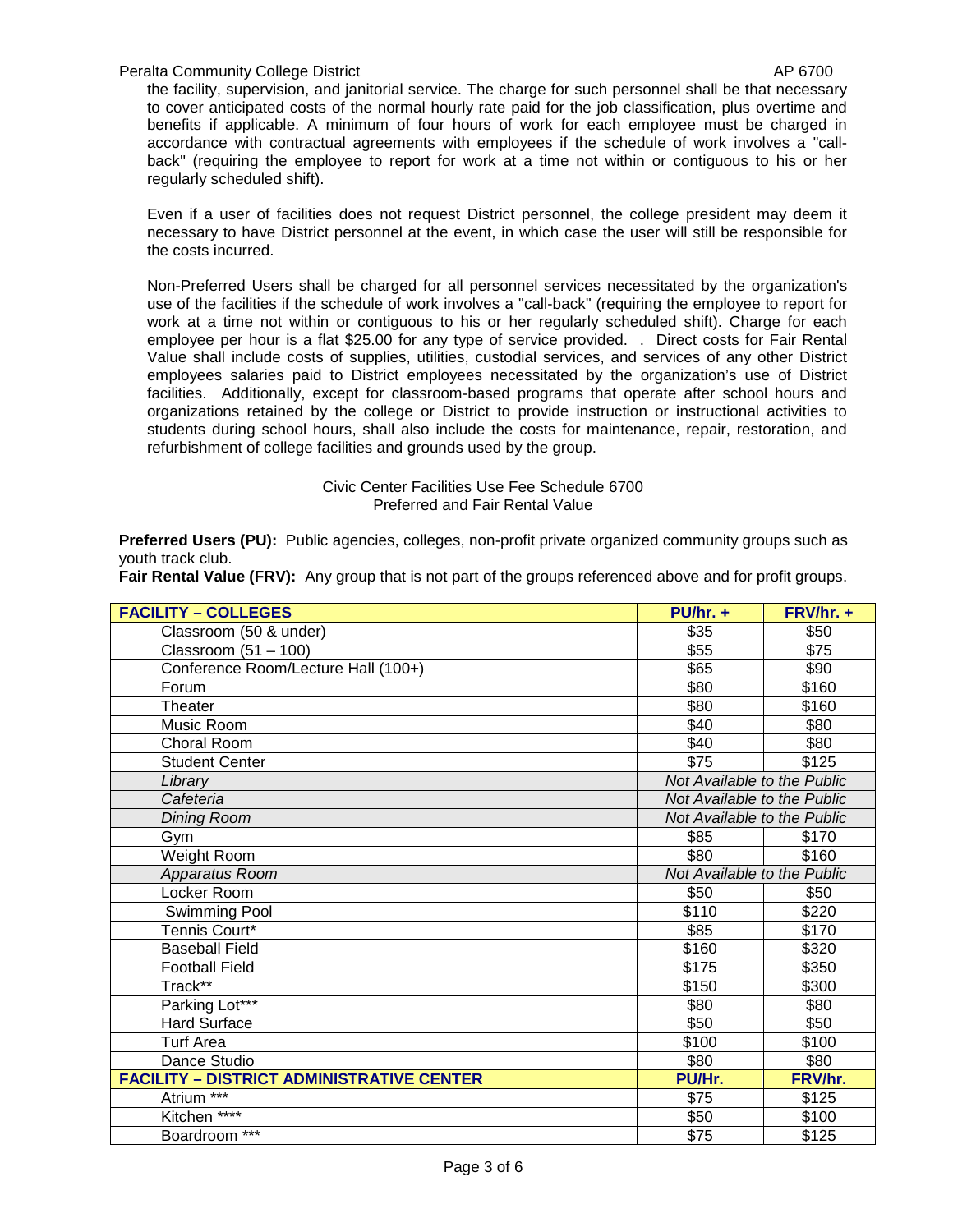#### Peralta Community College District **AP 6700**

- + Cost to rent facilities by the hour. All facilities must be rented for a minimum of three hours.<br>Additional tennis courts are \$15 per hour
- \* Additional tennis courts are \$15 per hour<br>\*  $\frac{4}{30}$  and Additional \$30 per three hours of light
- \* \* Additional \$30 per three hours of light<br>\* \* \* A \$200 Cleaning denosit is required A
- A \$200 Cleaning deposit is required. Authorization to refund the deposit may be granted by the Director of Facilities Operations if after inspection it is determined that the parking lot has been returned to the original condition.
- \* \* \* \* Certificate of Liability Insurance is required.
- The District shall maintain a fee schedule adopted by the Board of Trustees that includes the hourly fee for each specific district/college facility and grounds.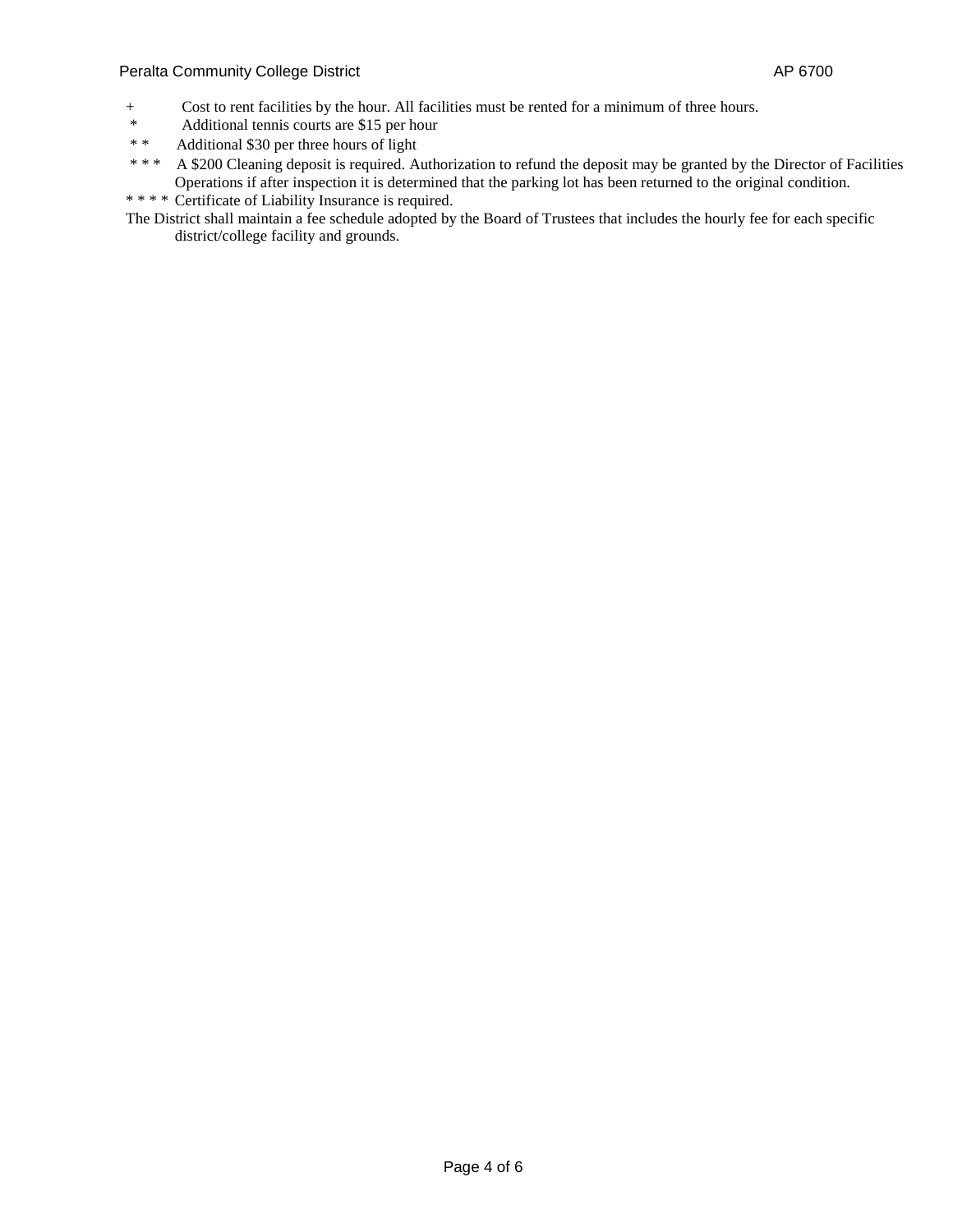# Peralta Community College District<br>AP 6700<br>ATHLETIC FACILITIES USE FEE SCHEDULE

| Definitions:                                                                                                    |  |  |  |  |
|-----------------------------------------------------------------------------------------------------------------|--|--|--|--|
| Special Preferred Users (SPU): Programs sponsored by middle and High Schools in the PCCD service area, who have |  |  |  |  |
| students the District want to recruit.                                                                          |  |  |  |  |

Preferred Users (PU): Public agencies, colleges, non-profit private organized community groups such as youth track<br>Fair Rental Value (FRV): Any group that is not part of the two groups referenced above and for profit group

|                                                | SPU/Hr.         | PU/Hr.          | FRV/Hr. | <b>PERSONNEL REQUIRED</b>                    |
|------------------------------------------------|-----------------|-----------------|---------|----------------------------------------------|
| <b>Baseball/Softball Fields</b>                |                 |                 |         |                                              |
| Practice                                       | \$75            | \$85            | \$170   | Supervisor                                   |
| Game                                           | \$150           | \$160           | \$320   | Supervisor+Grounds                           |
|                                                | <b>Flat Fee</b> |                 |         |                                              |
| Scoreboard                                     | \$55            | \$55            | \$110   | Operator                                     |
| Sound System                                   | \$50            | \$50            | \$100   | Operator                                     |
|                                                | SPU/Hr.         | PU/Hr.          | FRV/Hr. |                                              |
| Football Field (3 hr. min)                     |                 |                 |         | <b>FEES APPLICABLE</b>                       |
| Practice                                       | \$100           | \$125           | \$350   | Supervisor                                   |
| Game                                           | \$150           | \$175           | \$350   | Supervisor+Grounds                           |
|                                                | <b>Flat Fee</b> |                 |         |                                              |
| Scoreboard                                     | \$75            | \$75            | \$75    | Operator                                     |
| Sound System                                   | \$75<br>SPU/Hr. | \$75            | \$75    | Operator                                     |
|                                                |                 | PU/Hr.          | FRV/Hr. |                                              |
| <b>Gym</b><br>Practice                         | \$75            | \$85            | \$170   |                                              |
| Game                                           | \$150           | \$170           | \$340   | Supervisor<br>Supervisor+Grounds             |
|                                                | <b>Flat Fee</b> |                 |         |                                              |
| Scoreboard                                     | \$50            | \$50            | \$100   | Operator                                     |
| Sound System                                   | \$50            | \$50            | \$100   | Operator                                     |
|                                                | SPU/Hr.         | PU/Hr.          | FRV/Hr. |                                              |
| Soccer: Grass Field (3 hr. min)                |                 |                 |         |                                              |
| Practice                                       | \$75            | \$85            | \$170   | Supervisor                                   |
| Match                                          | \$75            | \$100           | \$200   | Supervisor + Grounds                         |
|                                                |                 |                 |         |                                              |
| Soccer: Stadium (3 hr. min)                    |                 |                 |         |                                              |
| Practice                                       | \$75            | \$85            | \$170   | Supervisor                                   |
| Match                                          | \$100           | \$125           | \$350   | Supervisor+Grounds                           |
|                                                | <b>Flat Fee</b> |                 |         |                                              |
| Scoreboard                                     | \$75            | \$75            | \$150   | Operator                                     |
| Sound System                                   | \$75            | \$75            | \$150   | Operator                                     |
|                                                | SPU/Hr.         | PU/Hr.          | FRV/Hr. |                                              |
| <b>Tennis for 6 courts</b>                     |                 |                 |         |                                              |
| Practice                                       | \$60            | \$70            | \$140   | Supervisor                                   |
| Match                                          | $\frac{1}{15}$  | \$85            | \$170   | Supervisor/Grounds                           |
|                                                |                 |                 |         |                                              |
| Track (3 hr. minimum)                          |                 |                 |         |                                              |
| Practice                                       | \$50            | \$70            | \$140   | Supervisor                                   |
| Meet                                           | \$125           | \$150           | \$300   | Supervisor+Grounds                           |
|                                                | <b>Flat Fee</b> |                 |         |                                              |
| Timing System                                  | \$75            | \$80            | \$150   | Operator                                     |
| Sound System                                   | \$75            | \$150           | \$250   | Operator                                     |
|                                                |                 |                 |         |                                              |
| <b>ATHLETIC RENTAL FEES</b>                    |                 |                 |         |                                              |
| 'Swimming Pool (2 hr. min)                     | SPU/Hr.         | PU/Hr.          | FRV/Hr. |                                              |
| Practice                                       | \$45            | \$55            | \$110   | Utility Engineer/Pool Operator               |
| Meet (Two Teams)                               | \$75            | \$85            | \$200   | Supervisor + Utility Engineer/Pool Operator  |
| Meet (Three Teams or More)                     | \$100           | \$110           | \$220   | Supervisor + Utility Engineer/Pool Operator  |
| 'Must have a lifeguard at all pool activities. |                 |                 |         |                                              |
|                                                |                 | <b>Flat Fee</b> |         |                                              |
| Scoreboard                                     | \$50            | \$50            | \$100   | Plus Operator                                |
| <b>FACILITIES USAGE</b>                        | Cost/Hour       |                 |         |                                              |
| Utility Engineer/Pool Operator                 | \$75            |                 |         |                                              |
| Grounds Services                               | \$60            |                 |         |                                              |
| <b>Custodial Services</b>                      | \$60            |                 |         |                                              |
| Audio Visual Technician Services               | \$60            |                 |         |                                              |
| Supervisor                                     | \$150           |                 |         | *Any fee change set by the Board of Trustees |